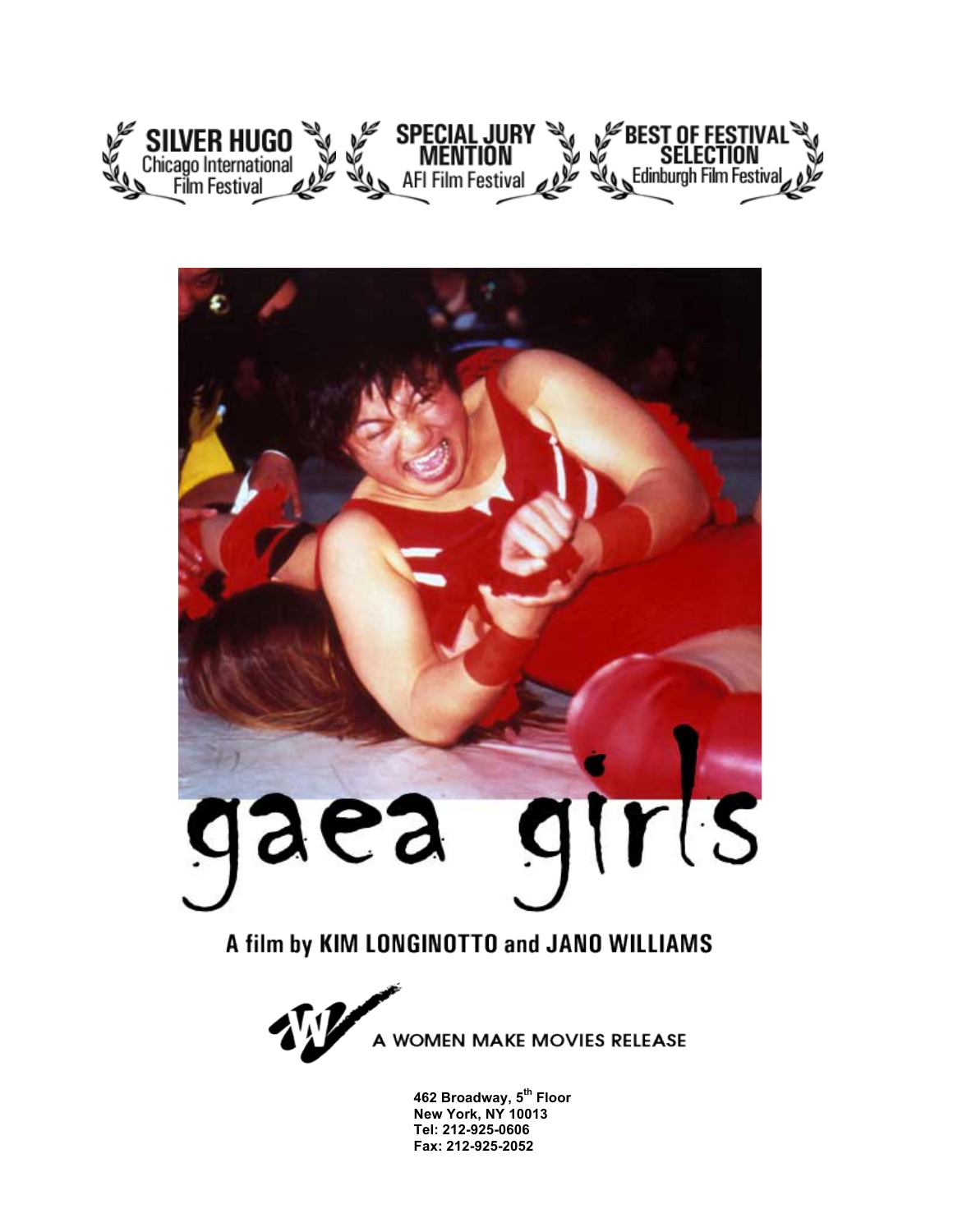**Email: cinema@wmm.com http://www.wmm.com**



A film by Kim Longinotto and Jano Williams

#### **Synopsis**

Kim Longinotto's and Jano Williams' latest film is a fascinating look at the physically grueling and mentally exhausting training regimen of Japanese women wrestlers who aspire to be part of the much-coveted *Gaea Girls*. The Gaea circuit is a homegrown version of the World Wrestling Foundation and its costumes and theatrical grappling are a low-budget facsimile of Western wrestling – no fancy martial arts and sumo moves here. The film takes us inside the Gaea training camp where you will meet several young recruits including Wakabayashi, who ran away the first time around; Sato, a spindly 16 year old, who has waited patiently to join for 3 years; and Nagay Chigusa, the shock-haired, pugnacious fighter in charge of the training camp. But the most heart-wrenching story of all is that of Takeuchis; she is routinely humiliated by Nagayo and reduced to a sniveling, bloodied wreck when it is all too evident that, in sparring bout after sparring bout, she lacks sheer bodyweight and strength to attempt to understand those who would go against Japan's apparent preference for all things demure, restrained and where women are concerned.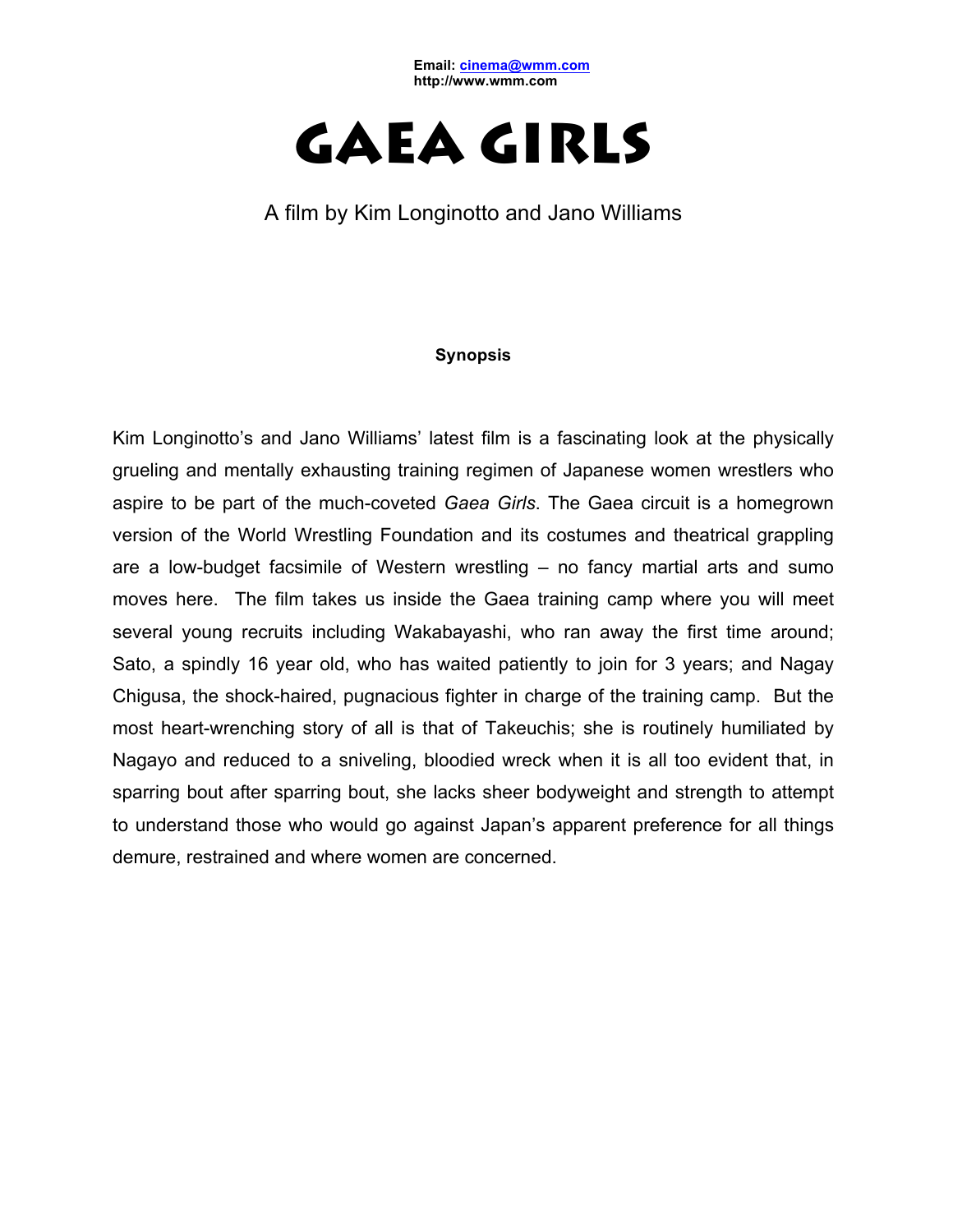A film by Kim Longinotto and Jano Williams

#### **Film Festivals**

Chicago International Film Festival, Silver Hugo AFI Film Festival, Special Jury Mention Edinburgh International Film Festival, Best of Festival Selection Toronto Film Festival Berlin International Film Festival San Francisco International Film Festival Margaret Mead Film Festival Double Take Film Festival Sheffield Documentary Film Festival Doclands, Dublin Cork, Ireland Rencontres Internationales de Cinema a Paris Double Take Documentary Film Festival Sydney Film Festival, Australia Taipei International Film Festival, Taiwan DocAviv, Israel Hong Kong International Film Festival Munich Documentary Festival Films de Femmes, Creteil, Paris Sao Paulo International Film Festival, Brazil Singapore International Film Festival South By Southwest, USA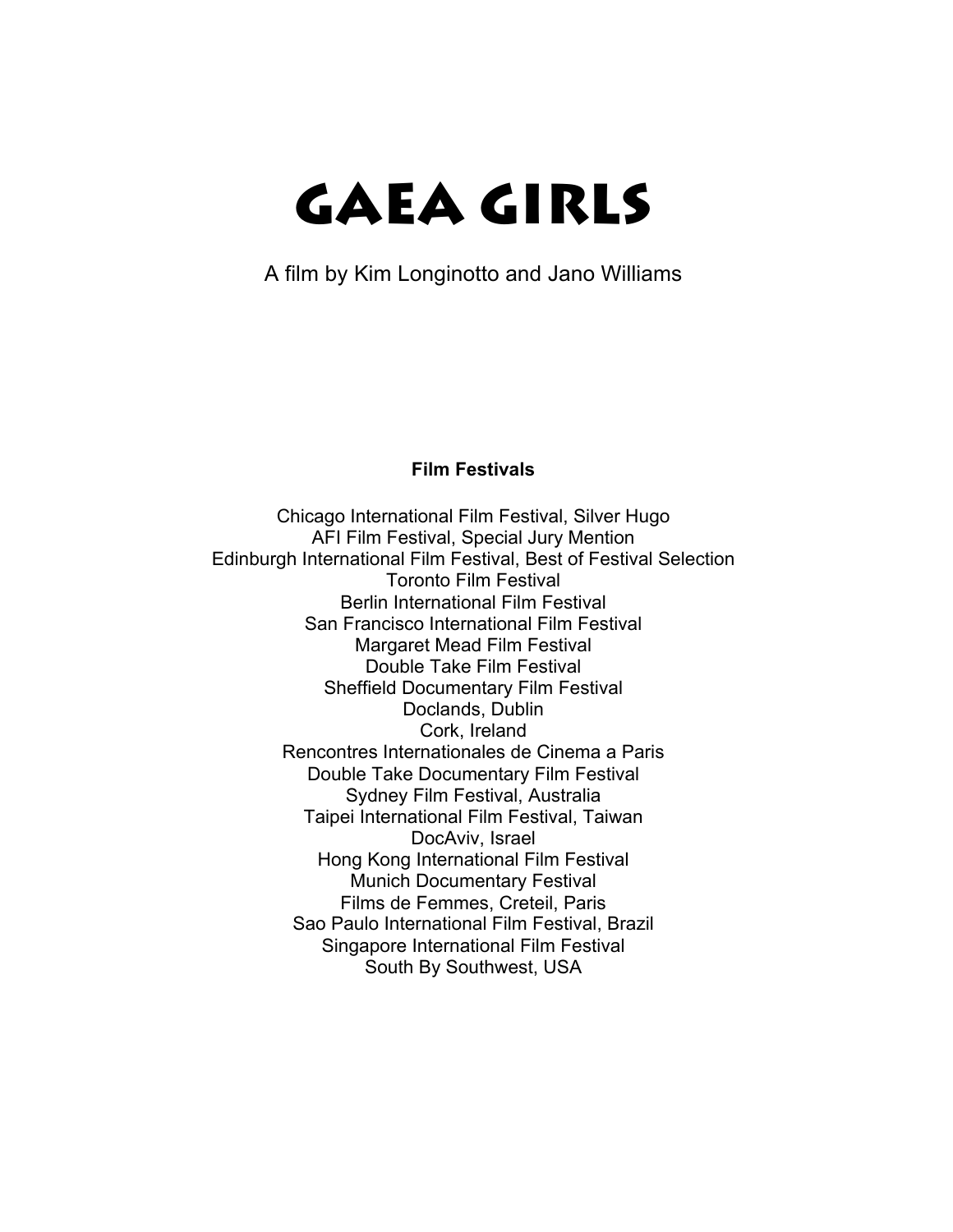A film by Kim Longinotto and Jano Williams

#### **QUOTES**

"A stand out! Anyone with preconceived notions about Asian women being delicate subservient flowers should come away from the film with a new outlook." *— NewTimesLA.com*

> "Fascinating" *— Hollywood Reporter*

"Longinotto and Williams' ability to penetrate facades is remarkable. The filmmakers build their story in a way that's more compelling and suspenseful than many narrative films." *— Chicago Film Festival*

"Gaea Girls is about more than wrestling. Like "Divorce Iranian Style" it smashes preconceptions about the women it depicts, transcending it's subject in the process." — Kay Armatage*, Toronto International Film Festival*

"This fascinating film follows the physically grueling and mentally exhausting training regimen of several young wanna-be 'Gaea Girls', a group of Japanese women wrestlers. The idea of them may seem like a total oxymoron in a country where women are usually regarded as docile and subservient. However, in training and in the arena, the female wrestlers depicted in this film are just as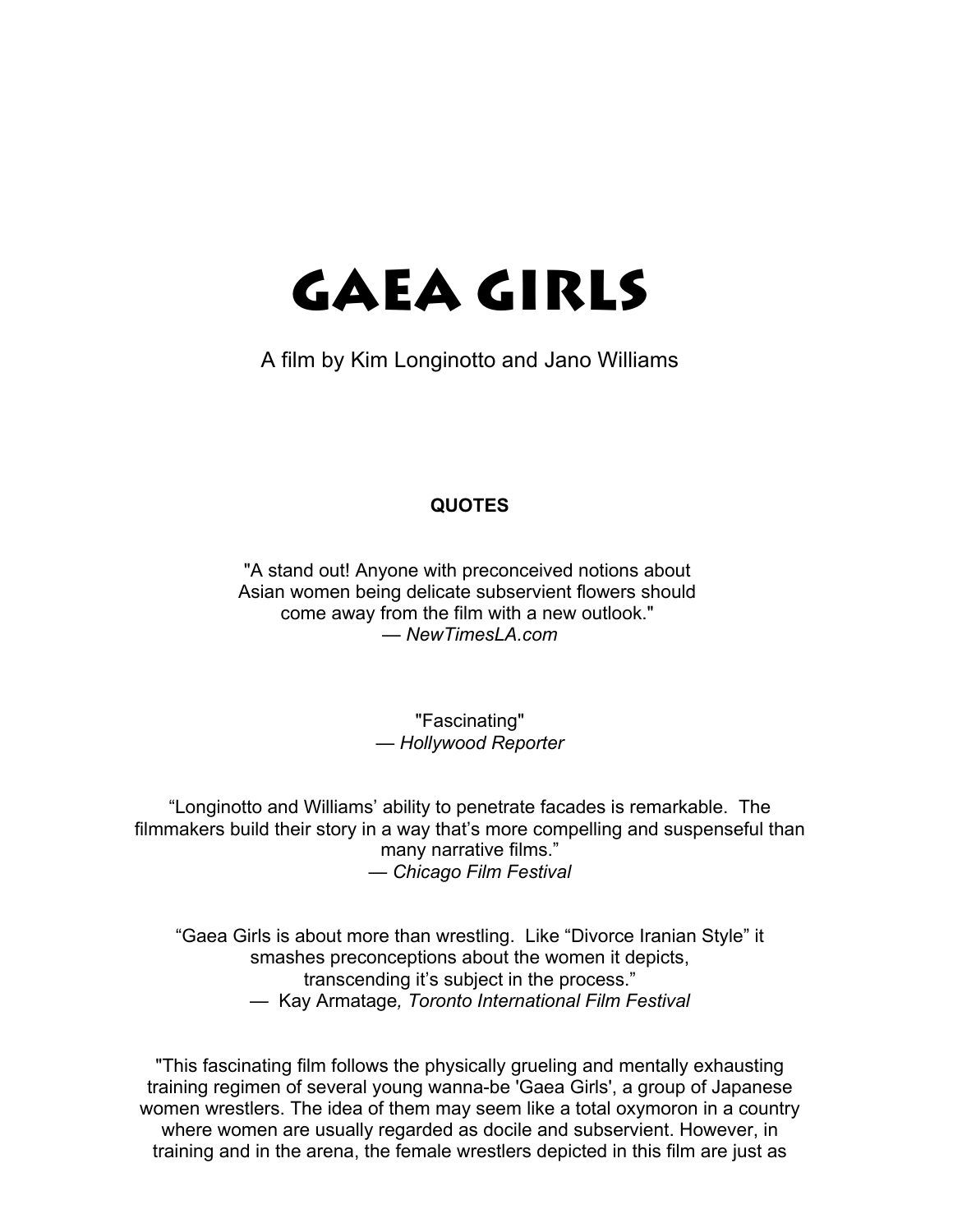violent as any member of the World Wrestling Federation, and the blood that's drawn is very real indeed. One recruit, Takeuchi, endures ritual humiliation not seen on screen since the boot camp sequences of 'Full Metal Jacket'. In 'Divorce Iranian Style', Kim Longinotto cinematically explored the previously unexplored world of the Tehran divorce courts. Working with co-director Jano Williams, Longinotto has been given access to shoot an insider's verité account of this closely guarded universe."

*— Chicago Film Festival*

# GAEA GIRLS

### A film by Kim Longinotto and Jano Williams

**Directors Kim Longinotto Jano Williams**

Camera **Kim Longinotto**

> Editor **Brian Tagg**

Sound Recordist **Mary Milton**

**England** • **2000** • **106 minutes** • **Color** • **35mm Japanese with English Subtitles**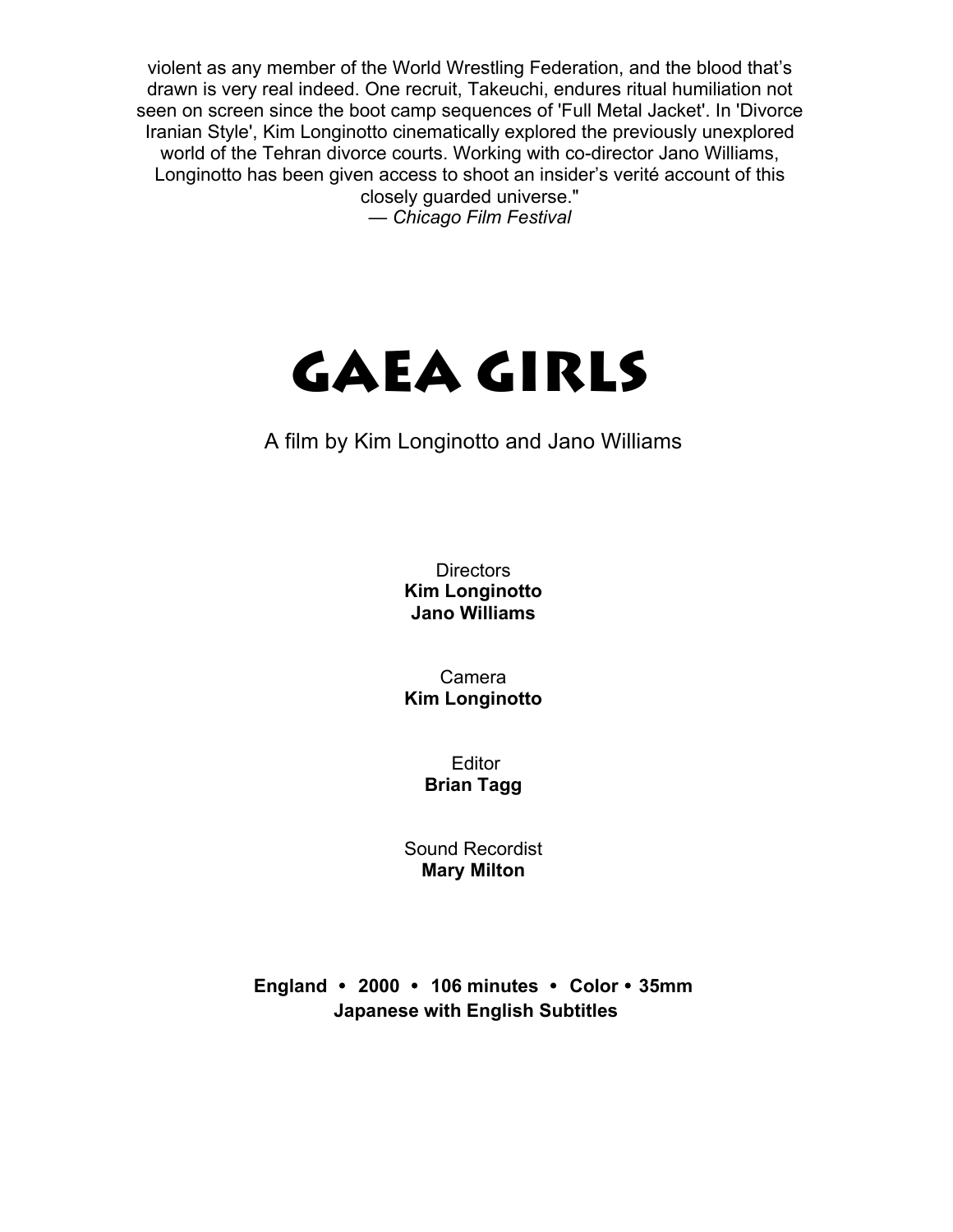#### **A WOMEN MAKE MOVIES RELEASE**

462 BROADWAY, SUITE 500 NEW YORK, NY 10012 TEL (212) 925-0606 • FAX (212) 925-2052 cinema@wmm.com http://www.wmm.com

## GAEA GIRLS

A film by Kim Longinotto and Jano Williams

#### **FILMMAKERS' STATEMENT**

Perhaps you'll have the same mix of emotions when you watch this film as we had making it. We were gripped by the stories as they developed and were both inspired and horrified by Takeuchi's determination to make her debut in the ring no matter what. During the filming we found ourselves thinking about ambition, power and courage. They were played out so graphically in front of us. Perhaps we are also witnessing the end of a time in Japan when young women are prepared to make such great sacrifices on every other level in order to realize their dreams. Above all, we feel enormous affection and respect for these *Gaea Girls* and hope you will too. *—* Kim Longinotto & Jano Williams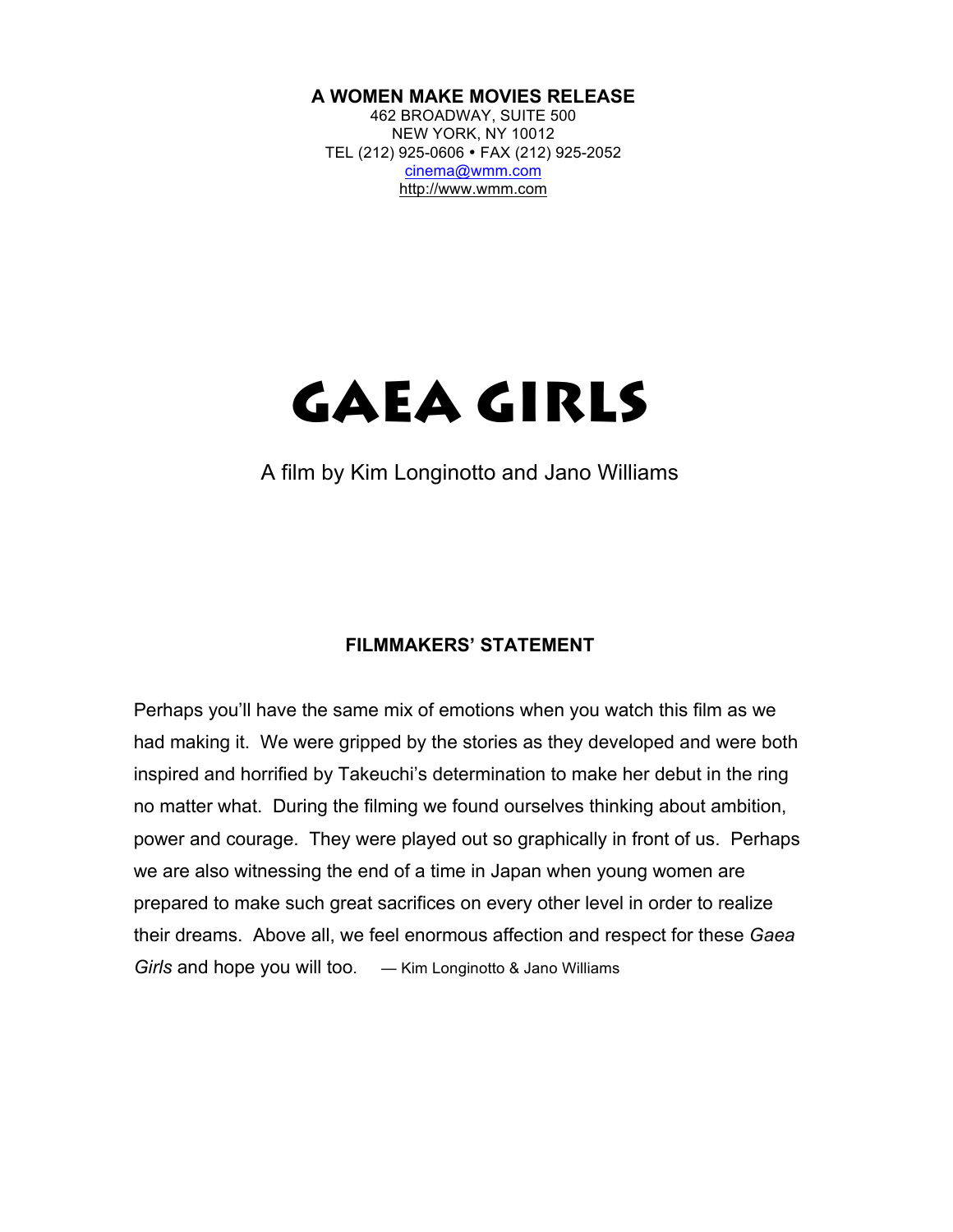

#### **DIRECTOR BIOGRAPHIES**

**KIM LONGINOTTO** studied film and directing at the National Film School. While there, she made *Pride Of Place*, a critical look at her boarding school, and *Theater Girls*, about a hostel for homeless women in London. After the NFS she worked as camera on a variety of documentaries. During this time she made *Cross and Passion*, about Catholic women on the Turf Lodge estate in Belfast and *Underage*, about unemployed adolescents in Coventry. She then made *Fireraiser* with Claire Hunt, about Sir Author "Bomber" Harris. Claire and Kim then made *Eat the Kimono* about Hanayagi Genshu, a Japanese dancer and activist, *Hidden Faces* about Egyptian

women and *The Good Wife Of Tokyo* about women love and marriage in Japan. Through out this time she made a series of ten broadcast and non-broadcast videos on special need issues including *Tragic But Brave* for Channel Four. With Jano Williams, she then made *Dream Girls* about the Takarazuka theater revue in Japan and *Shinjuku Boys* about women in Tokyo who choose to live as men. After that, she made *Rock Wives* for Channel 4 about the wives and girlfriends of rock stars and the following year *Divorce Iranian Style* with Ziba Mir Hosseini, set in family law Court in Tehran, about women and divorce in Iran. She then made two short films for the *Best Friends* series on Channel 4—*Steve and Dave*, about two friends who work as a drag act, and *Rob and Chris*, about two homeless young men. Then she made *Gaea Girls* with Jano Williams about a young girl's struggle to become a professional wrestler in Japan. Her latest film *Runaway* was made with Ziba Mir-Hosseini and is set in a refuge for girls in Tehran. She is currently planning to make a new film in the US.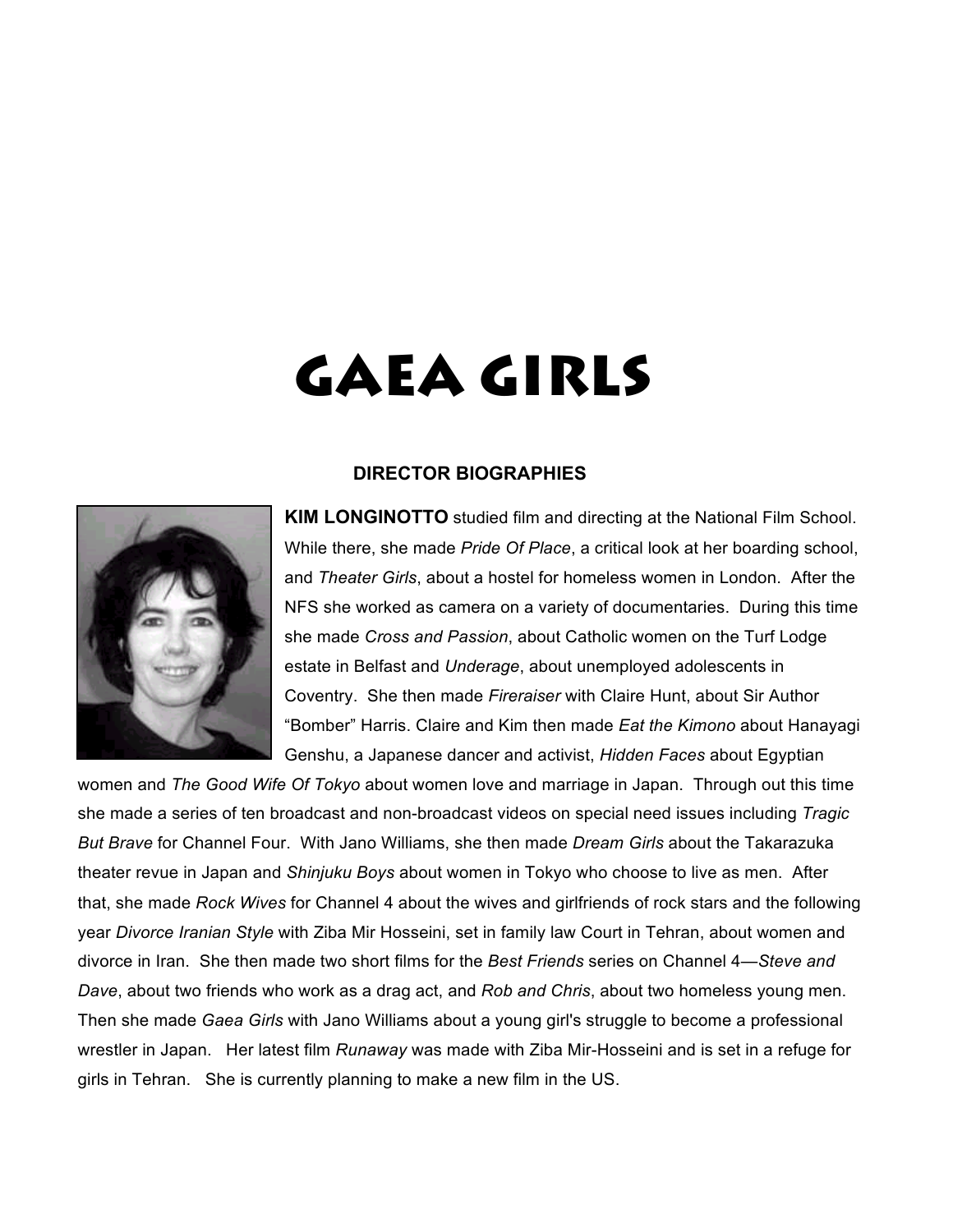#### **Filmography**

*Pride of Place* 1979; *Theater Girls* 1980; *Cross and Passion* 1983; *Underage* 1985; *Fireraiser* 1989; *Eat the Kimono* 1990; *Hidden Faces* 1991; *The Good Wife of Tokyo* 1992; *Dream Girls* 1993; *Tragic but Brave* 1994; *Shinjuku Boys* 1995; *Rock Wives* 1996; *Mike Leigh* 1997; *Divorce Iranian Style* 1998; *Steve and Dave* 1999; *Rob and Chris* 1999; *Gaea Girls* 2000; *Runaway* 2001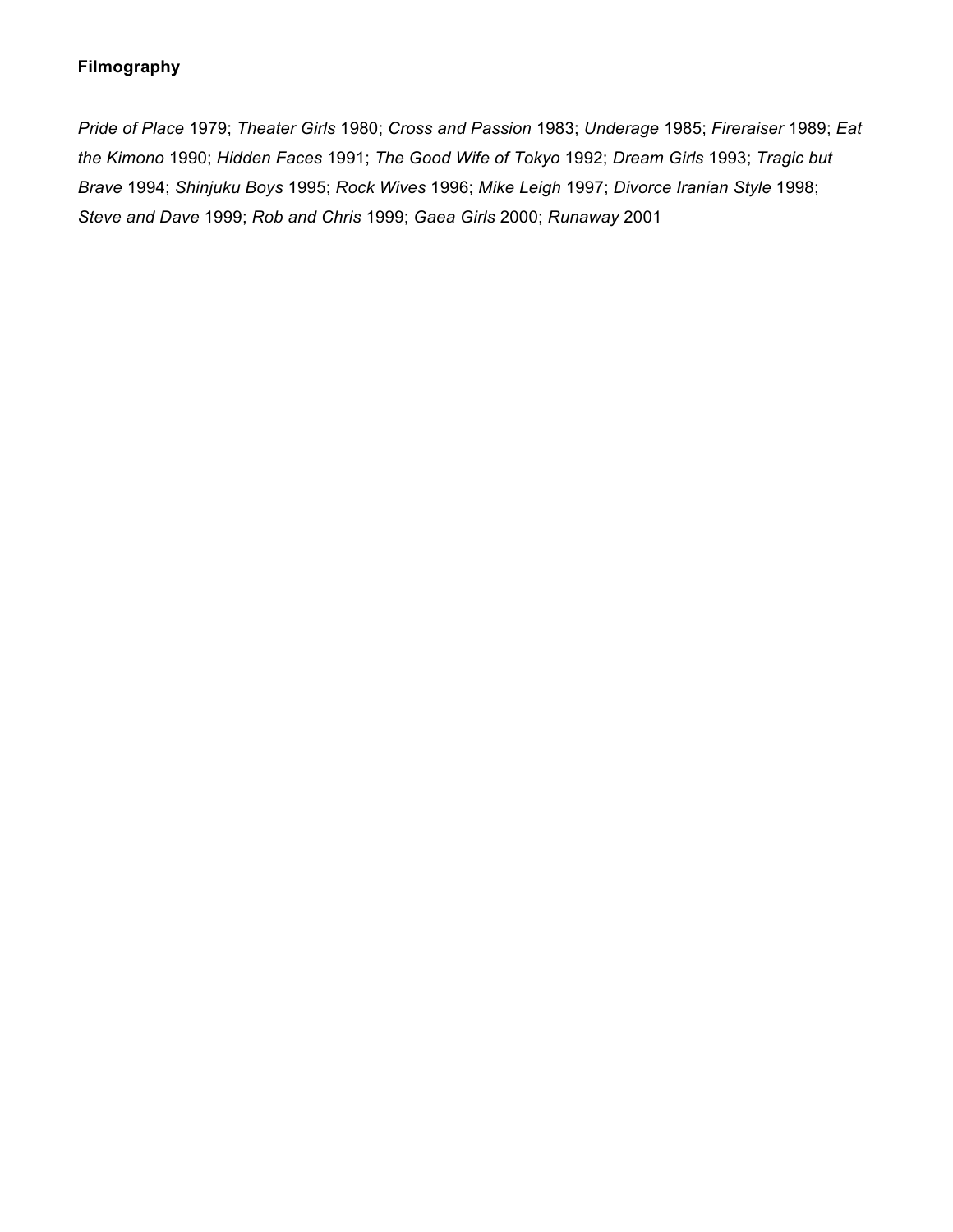#### **DIRECTOR BIOGRAPHIES**

**JANO WILLIAMS** went to Japan in 1974 intending to stay one year and didn't come home for 14. While there she worked at the Japanese Broadcasting Corporation NHK, her work involved the making of radio programmes about the individuals and structures that make up Japanese society. She subsequently moved to the television company NTV. She learned Japanese and became totally immersed in the Japanese way of life and contributed many articles to Japanese newspapers and magazines. A year after her return to England she went back to Japan with Kim Longinotto to make *Eat the Kimono* (1990) about the radical woman performer Hanayagi Genshu. This was followed by *Dream Girls* (1993) about the all women Takarazuka Dance Theatre and then *Shinjuku Boys* (1995) about young transsexual men who had been born with women's bodies. Subsequently she went back to film in Japan for another production company in the course of which she first met the Gaea girls. She is now living in Bristol and hopes to continue making films about the Japan that reflect her bond with that country.

#### **Filmography**

*Eat the Kimono* (1990); *Dream Girls* (1993); *Shinjuku Boys* (1995); *Gaea Girls* (2000)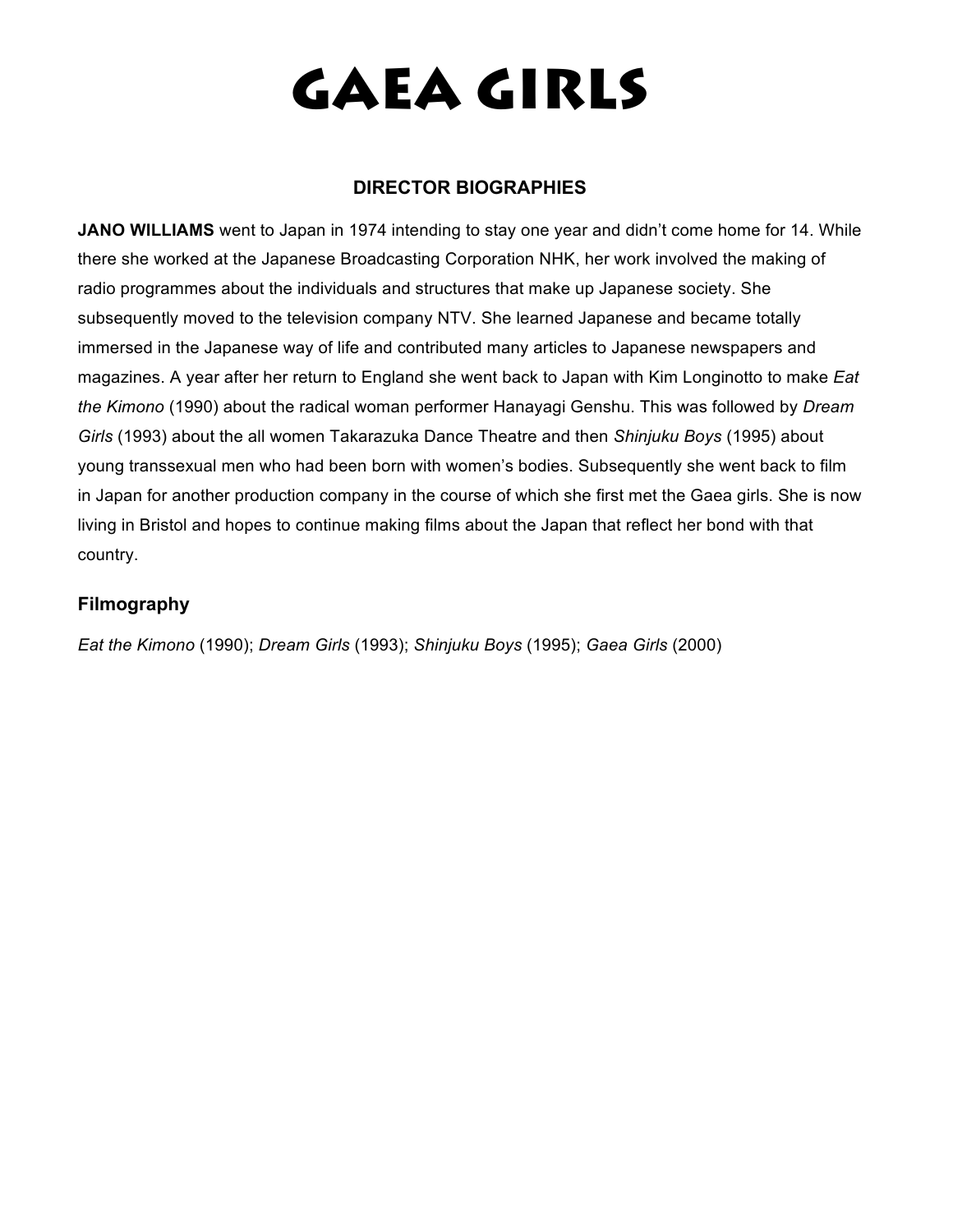

### **Independent.co.uk**

### *An interview with Kim Longinotto by Fiona Morrow*

### **'I wept as we filmed them fight'**

### **Kim Longinotto's documentary about Japanese female wrestlers is shockingly brutal. She tells Fiona Morrow that it reminded her of boarding school**

#### *16 August 2000*

Gaea girls take their sport seriously: these Japanese women are professional wrestlers with punishing training regimes and spartan lives. Their training camp is a corrugated-iron shed in the countryside, where they sleep in a tiny dormitory. It's tough and requires total dedication and self-discipline; you and I would run a mile.

A world away, in her pleasant, airy flat in Islington, London, the documentary filmmaker Kim Longinotto is forcing herself to be healthy and drink water, before giving in and making a pot of tea. Real tea. She attempts a joke about anarchists and proper tea being theft but blows the punchline, laughs anyway and sits down on the floor.

Her last film was the award-winning *Divorce Iranian Style*, which followed the proceedings in a Tehran family court where, although the atmosphere was often heated and angry, no one came to blows. *Gaea Girls* is a completely different ringside experience: women willingly submit to terrible humiliation and physical abuse.

Gentle and unassuming, Longinotto is the very last person I would have expected to turn her camera on such a subject. When I tell her, she seems a little surprised herself: "It is a disturbing film," she agrees. "Very stark and bare. I love it, but I'm also frightened of it."

It wasn't supposed to be this way: "I believed that wrestling was all show," she explains, "and that we were going to make a film about wonderfully dedicated women athletes." She and her collaborator, Jano Williams, were shocked to find the girls fighting for real: "In a way, the more disturbing it got, the more hooked we became."

The focus of the film shifts to follow one trainee, Takeuchi, as she prepares for her "test", the culmination of a year's training, which she must pass if she is to become a professional Gaea wrestler. As the beatings she receives grow in brutality and danger, we are asked to question our feelings towards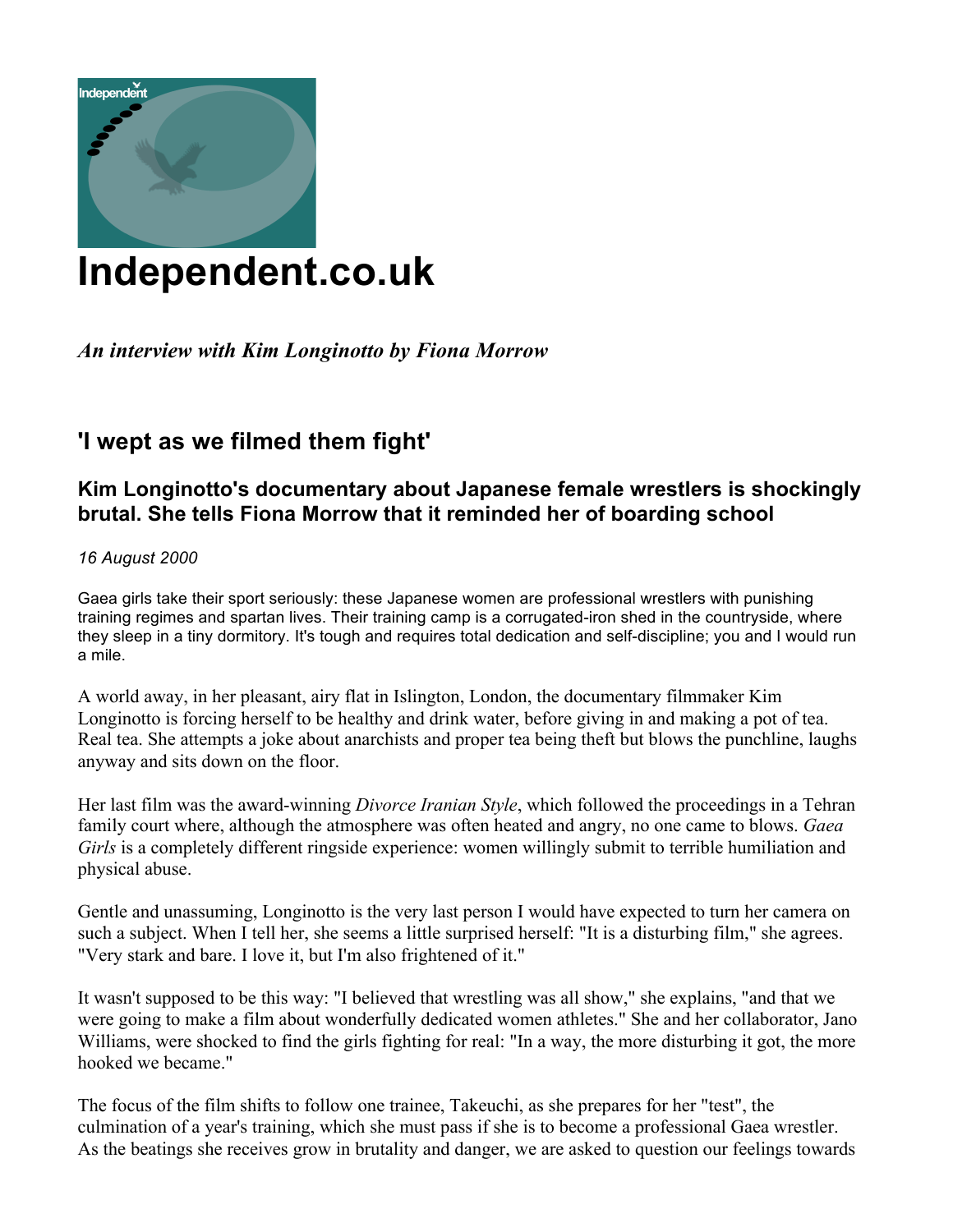not just the abusive teaching methods, but the institutional hierarchy which supports them. It's a system Longinotto found uncomfortably familiar: "It reminded me of public school," she tells me. "The rules and the sadism. They are trying to break the girls' spirit, and that's what boarding schools do to make you conform. And you leave and you're completely fucked up."

At school she desperately tried to fit in: "Nobody liked me," she says dispassionately. It was the sharp end of an unhappy childhood, and at 17 she left her parent's flat on Kensington High Street to live rough.

"It was a silly thing to do," she insists. "It was about being totally naive and not realising how horrible it was going to be. The people I met on the streets had been chucked out or abused, but I always knew that I could go back." She hitched and worked her way around Europe, ending up in Istanbul, extremely ill. "It was almost like going to the depths of degradation to cleanse myself of my awful upbringing; I wanted to be rid of it, rid of them."

She did go home long enough to apply for university, after which she flirted with the idea of a PhD on the modern novel but caught the film-making bug on a course at Bristol and pursued her new passion at the National Film and Television School.

"I loved the National," she beams. "You had total freedom and you could work at your own pace." For her first-year film she returned to her boarding school: "It was so good to go back and see that it wasn't me – they were really weird. It was my revenge, and they hated it – my headmistress called me a class traitor; I was so flattered. I needed to do it, and it probably saved me years of therapy."

Longinotto certainly seems pretty sorted, her natural modesty translating into a very understated documentary style: she follows people living their lives, is sensitive to their emotions, and is always prepared to let the film go to the story rather than vice versa; she never appears in the frame. "I like to go in and not disrupt anything at all. The crew don't talk to each other, you don't make any noise, you're very passive. You don't ever tell anyone to do anything, not even to walk into the room again if you missed it."

This yearning for quiet and harmony is also traced back to her childhood: "I've got a horror of fuss and noise," she explains, her familiar nervous giggle barely suppressed. "And I think it comes back to when I was a kid and my dad was a photographer. There were all these lights and I'd have to have my hair done – such a fuss for a stupid photograph – and I remember being really upset by the whole thing. I had to do commercials as well, and you'd do everything millions of times, so maybe that's why I never want to do things in that way."

Longinotto's recollections are slightly unnerving: it's as if her desire for equanimity has flattened the emotion out of her memories. She provides another example: after a walk with her boyfriend and a friend she received a message that her mother had died. "I came into the living-room and said, 'Now, I don't want you to be upset, but my mum just died. Shall I make tea?' And they looked at me, horrified. I'm not a cold person," she rushes to assure me; "there was just nothing between us, and it was much more upsetting to realise that than not to see her."

Back in Japan, Gaea's No 1 wrestler and mentor to the team, Nagayo, refers to the girls as her "children"; she sees herself as their surrogate mother, every blow she inflicts as painful to her as it is to them. Asked about her methods, she talks of her own bitter relationship with her violent father, revelling in her now superior strength. "I bet you're lonely now, father, because I'm better than you," she smiles.

"When we met Nagayo we really felt her charisma," Longinotto recalls. "She'd come into the gym and we'd sort of stand to attention; she was the boss and we respected her. After that interview we talked for ages about what she said, because in a way, in her own logic, she's right. She wants to provoke the killer